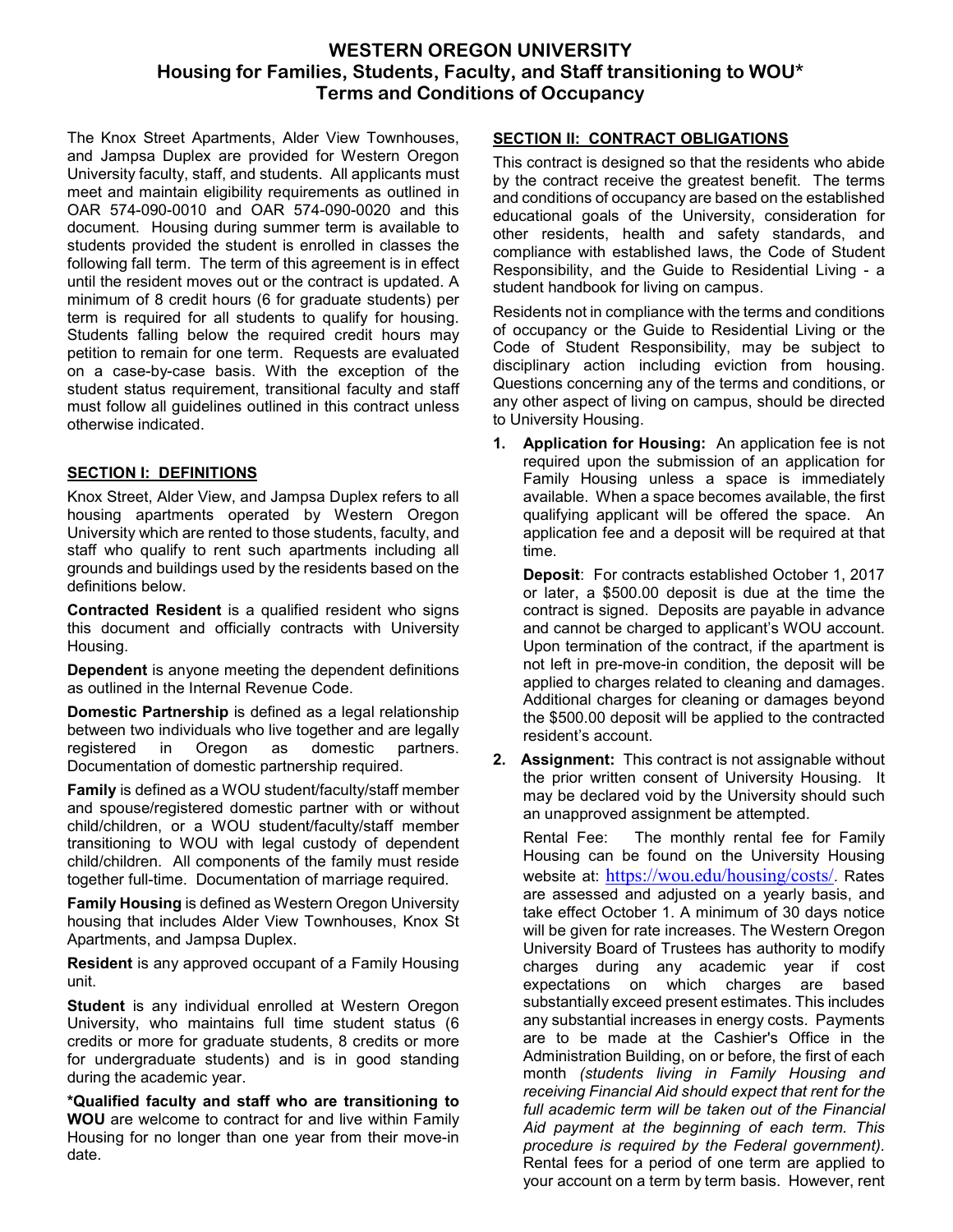is payable by month, and must be paid by the first of every month. In the event of an unpaid debt, the University and State of Oregon collection procedures will prevail and collection charges will be assessed. The contracted resident will be responsible for attorney fees and any other costs and charges incurred in the enforcement of collection. The debt may be assigned to a commercial collection agency and/or the Department of Revenue, and will be assessed a 15%-25% referral charge. In addition, the collection agency will add the cost of the service to the resident's account. The collection fees could range from 20%-33% of the amount referred.

Contracted residents who choose to leave Family Housing during the term of this contract may do so without acquiring additional rental fees by giving a minimum of **30 days notice** to the Office of University Housing prior to the designated check out date. If 30 days (or more) notice of departure is not given, the contracted resident will be charged a fee of a minimum of one month's rent. Contracted residents are responsible for keeping the University Business Office informed of any name or address change until all liabilities and claims have been met satisfactorily. Unpaid debts to the University will preclude subsequent enrollment at WOU.

- **3. Check-in and Check-out:** Upon check-in, an inventory form will be completed listing the condition of the apartment, number of keys/fobs issued, and other apartment conditions. Upon check-out, contracted residents shall contact their Apartment Manager to formally check-out of the apartment. Check-out will include completion of the inventory form and return of all assigned keys. If proper checkout is not followed, a charge of \$150.00 will be assessed to the contracted resident for improper check-out. Please see section II, #15 for fees regarding keys/fobs.
- **4. Occupancy:** Only family members, as defined in Section I, may reside in the apartment. All components of the family used to establish eligibility must reside together in the unit at all times. Guests may not visit for longer than one week without written approval from the residential staff.
- **5. Subleasing:** Subleasing of the apartment is not permitted.
- **6. Contract Termination:** This contract may be terminated by either the resident or the University by providing a thirty (30) day written notice. Failure of the Resident to provide sufficient notice will result in an additional fee equivalent to one month's rent. Violations of the terms and conditions of occupancy, the Code of Student Responsibility, federal, state and local laws may lead to contract termination.
- **7. Eviction:** If a Resident is evicted for conduct proscribed by WOU, the Resident will be responsible for full apartment charges through the date of the eviction. Reasons for eviction can also include nonpayment of institutional charges/fees.
- **8. Renters Insurance:** Residents of the Family Housing complex are required to carry a private renters insurance policy covering personal property

loss by fire, theft, vandalism or other casualty. Proof of insurance will be required before move-in.

- **9. Liability:** Western Oregon University and the State of Oregon shall not be held liable for loss or damage to personal property in apartments, laundries, storage rooms or other public areas. It is the responsibility of the undersigned to keep the apartment or townhouse secured at all times.
- **10. Apartment Access:** Regularly scheduled and announced apartment inspections will be held by authorized university personnel for maintenance, safety, health, and sanitation purposes, or when suspicion exists that University policy is being violated. No drawers, closets or personal items will be opened, unless necessary. Authorized personnel may enter the apartment in response to an emergency or maintenance request without notice. Any indication that the apartment is not meeting standards relative to sanitation, health, safety, and/or maintenance may result in fees to the contracted resident's account and disciplinary action (including eviction), as well as notification to appropriate authorities.
- **11. Apartment Exterior:** Posting of signs or erecting of aerials, antennas, satellite dishes, etc. on the exterior of the apartment is prohibited. Residents are not allowed on roofs, not allowed to climb up the sides of buildings, or into windows. The University will retrieve any articles on the roof and the contracted resident will be charged the cost of the service.
- **12. Damage and Repairs:** Contracted Residents are financially responsible for any damage to the apartment and furnishings, other than normal wear and tear. University personnel will make repairs; residents are not permitted to make or contract for repairs. Residents are responsible for damage intentionally or negligently caused by the resident, resident's family, or guests to any University Housing property.
- **13. Electrical/Furnishings:** Refrigerators, stoves, water heaters, and heating units are supplied and cannot be substituted. Auxiliary electrical heating, wood or pellet stoves, or cooling devices are not allowed. Freezers, pianos/organs are not allowed. Washers/dryers are provided in individual units at Alder View and Jampsa. Washers/dryers are provided in separate laundry areas in the apartment complex area and are free for use by Knox St. residents only.
- **14. Fire/Health/Safety Apartment Inspections:** The Apartment Manager will conduct inspections of all apartments for fire hazards annually and health and safety standards once a quarter. Spot inspections will occur as needed. Residents will be given at least 24 hours notice and must grant access for such purposes, subject only to reasonable delay to ensure proper attire. The resident is expected to reasonably maintain the assigned living space relative to order, cleanliness, and safety. The resident will be held financially accountable for the repair or replacement cost of any damage to the University's apartment, and may be subject to disciplinary action and/or eviction. The resident assumes responsibility for the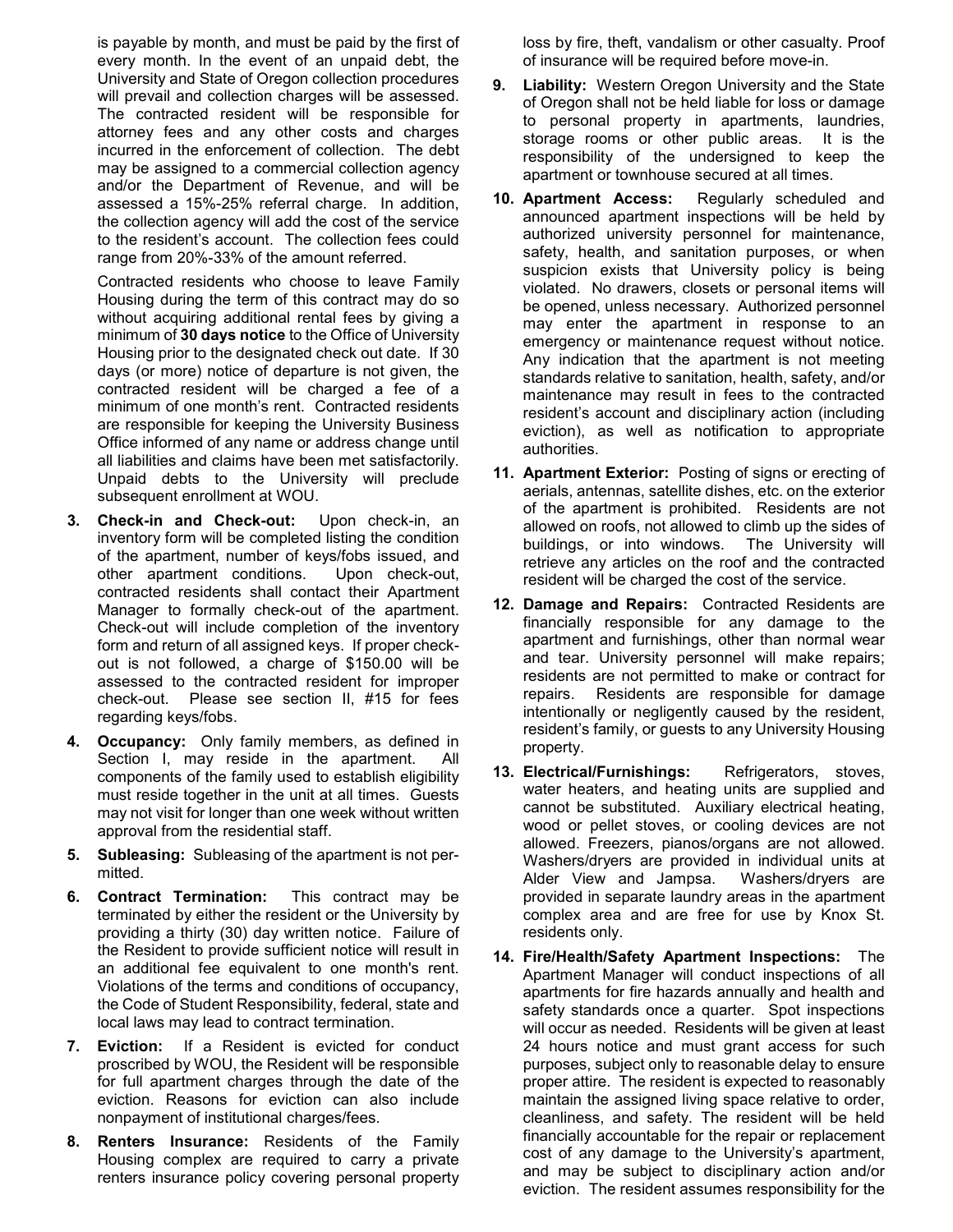daily care and cleaning of the apartment, and for maintaining acceptable sanitation and safety conditions. Periodic cleanliness inspections will be made. The resident also agrees to use public areas in a mature and responsible manner and to help in assuring safety and cleanliness.

- **15. Grounds:** Residents must keep grounds around the housing units free from debris, litter, and toys.
- **16. Keys/Fobs:** Each adult Resident of Knox Street Apartments will be issued apartment/laundry room/mailbox keys upon checking in. Each adult resident of Alder View Townhouses will be issued an apartment and mailbox key, as well as a fob (electronic key). Each adult resident of Jampsa will be issued an apartment key. If a key/fob is lost or stolen during the occupancy period, the resident is responsible for notifying residential staff immediately and will be charged accordingly.

#### **SECTION III: STANDARDS OF CONDUCT**

Disciplinary sanctions as serious as suspension or expulsion from the University and/or eviction from housing may be imposed against any student found in violation of the prohibited behaviors listed in the Code of Student Responsibility, the Guide to Residential Living, and this contract.

- **1. Alcoholic Beverages:** Use of alcohol is allowed for residents who are 21 years of age or older **if** all adult occupants of the unit are 21 years of age or older (excluding dependent children). If one of the adult occupants is under the age of 21, use of alcohol is prohibited. Alcohol may not be consumed outside (ie. porches, lawns, etc.).
- **2. Bicycles:** Bicycles must be kept in designated areas and are not permitted on porches or in fire exits. Bicycles may be stored in the apartment.
- **3. Candles/Flammable Materials:** Burning candles, incense, gasoline, kerosene lamps, and other flammable materials are hazardous to the health and safety of residents and are prohibited inside campus housing facilities. Use of candles is prohibited within the Family Housing complex.
- **4. Commercial Solicitation:** Commercial solicitation, advertising, promotion, and commercial transactions are prohibited in all areas where such activity will, or is likely to interfere with, impede or make more costly than normal, functions of that area.
- **5. Controlled Substances:** Illegal use, possession or furnishing of controlled substances as defined by Chapter 475 of the Oregon Revised Statutes and regulations adopted hereunder, on University owned or controlled property or at University sponsored or supervised activities is prohibited.

**Marijuana:** Western Oregon University prohibits illegal use of drugs or alcohol by students, faculty, or staff. Federal law does not allow the use of medical marijuana or recreational use of marijuana as legalized by Oregon. WOU must comply with federal law and therefore, marijuana use is strictly prohibited.

**6. Dangerous Devices:** Possession, use or threatened use of firearms, fireworks, ammunition, explosives, or

other objects as weapons on University property or at University sponsored or supervised activities, except as expressly authorized by law or University regulation, are prohibited.

- **7. Disorderly Conduct:** Conduct resulting from drunkenness, unreasonable noise, or behavior that results in unreasonable annoyance is prohibited. This includes conduct of dependents living in the apartment/townhouse.
- **8. Guest Conduct:** Guests may stay no longer than 6 consecutive nights at any given time. Residents are responsible and financially accountable to the University for the presence and conduct of anyone invited to visit or in whose visit the resident has acquiesced. This is true not only when the guest is there by explicit invitation, but also when they are there simply with the resident's current acquiescence in their presence. The guest must not interfere with the rights/freedoms of neighbors. Further regulations regarding visitation and guests are outlined in the Guide to Residential Living which can be reviewed on line at [http://www.wou.edu/housing/.](http://www.wou.edu/housing/)
- **9. Laundry Rooms (Knox Street only):** To respect those residing in Knox Street Apartments and their ability to sleep and study in a quiet environment, the following hours of operation will be enforced for community laundry rooms:

Sunday-Thursday: 7am-11pm Friday-Saturday: 8am-12am

*Please plan accordingly when doing laundry, as use of laundry facilities after designated hours could result in disciplinary action.*

**10. Noise:** Every student has the right to sleep and study without excessive noise. To ensure the rights of all community members, the following hours have been designated as Quiet Hours:

> Sunday-Thursday 11pm-8am Friday-Saturday 12am-10am

*While it is the responsibility of all to control noise, it is also the responsibility of those impacted by the noise to contact the offending party and request the problem be eliminated. If this approach does not succeed please contact the Apartment Manager on duty, or the Apartment Manager for your area. If the noise becomes chronic disciplinary action will be taken.* 

For more information on the noise policy please refer to the Guide to Residential Living Policies: Section 8.

- **11. Parking:** One designated off street parking space is available for each apartment at the Knox Street apartments. Additional vehicles must be parked off site. There is one designated parking space for each Alder View townhouse. Additional vehicles can be parked in Parking Lot J. Parking permits are required to park in the designated parking spaces and in campus parking lots. Permits can be purchased online [\(https://www.wou.edu/portal/\)](https://www.wou.edu/portal/) and at the WOU Parking Office. No permit is required to park in the driveway of Jampsa Duplex.
- **12. Pets:** Except for aquarium fish, pets are not permitted. Feeding or harboring of stray animals is also not permitted. One 10 gallon fish tank is allowed per apartment.